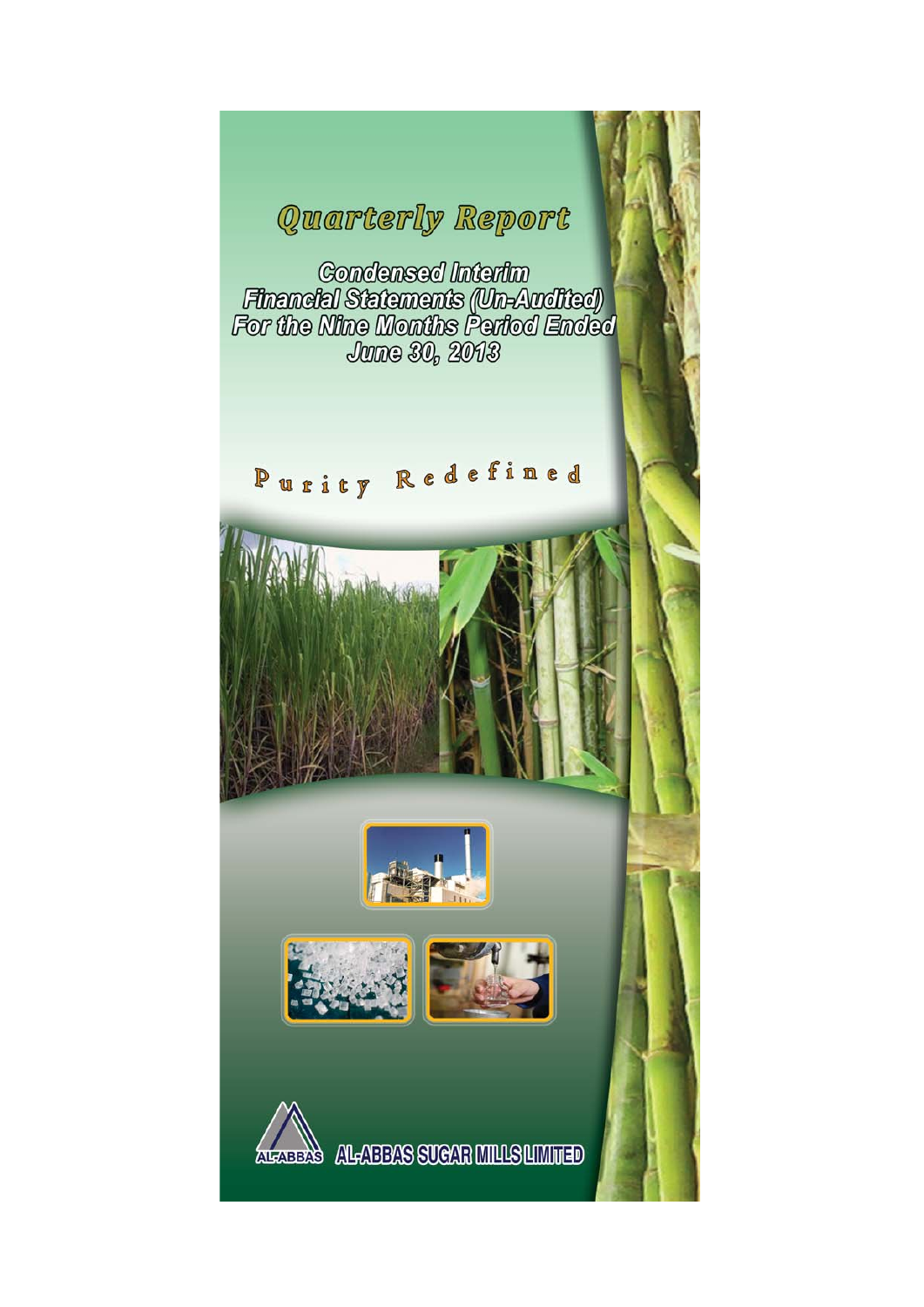

# **Contents**

| Company Information                                                 |    |
|---------------------------------------------------------------------|----|
| Directors' Review Report                                            | 5  |
| Condensed Interim Balance Sheet (Un-audited)                        | 8  |
| Condensed Interim Profit and Loss Account (Un-audited)              | 9  |
| Condensed Interim Statement of                                      |    |
| Comprehensive Income (Un-audited)                                   | 10 |
| Condensed Interim Cash Flow Statement (Un-audited)                  | 11 |
| Condensed Interim Statement of Changes                              |    |
| in Equity (Un-audited)                                              | 12 |
| Notes to the Condensed Interim<br>Financial Statements (Un-audited) | 13 |
|                                                                     |    |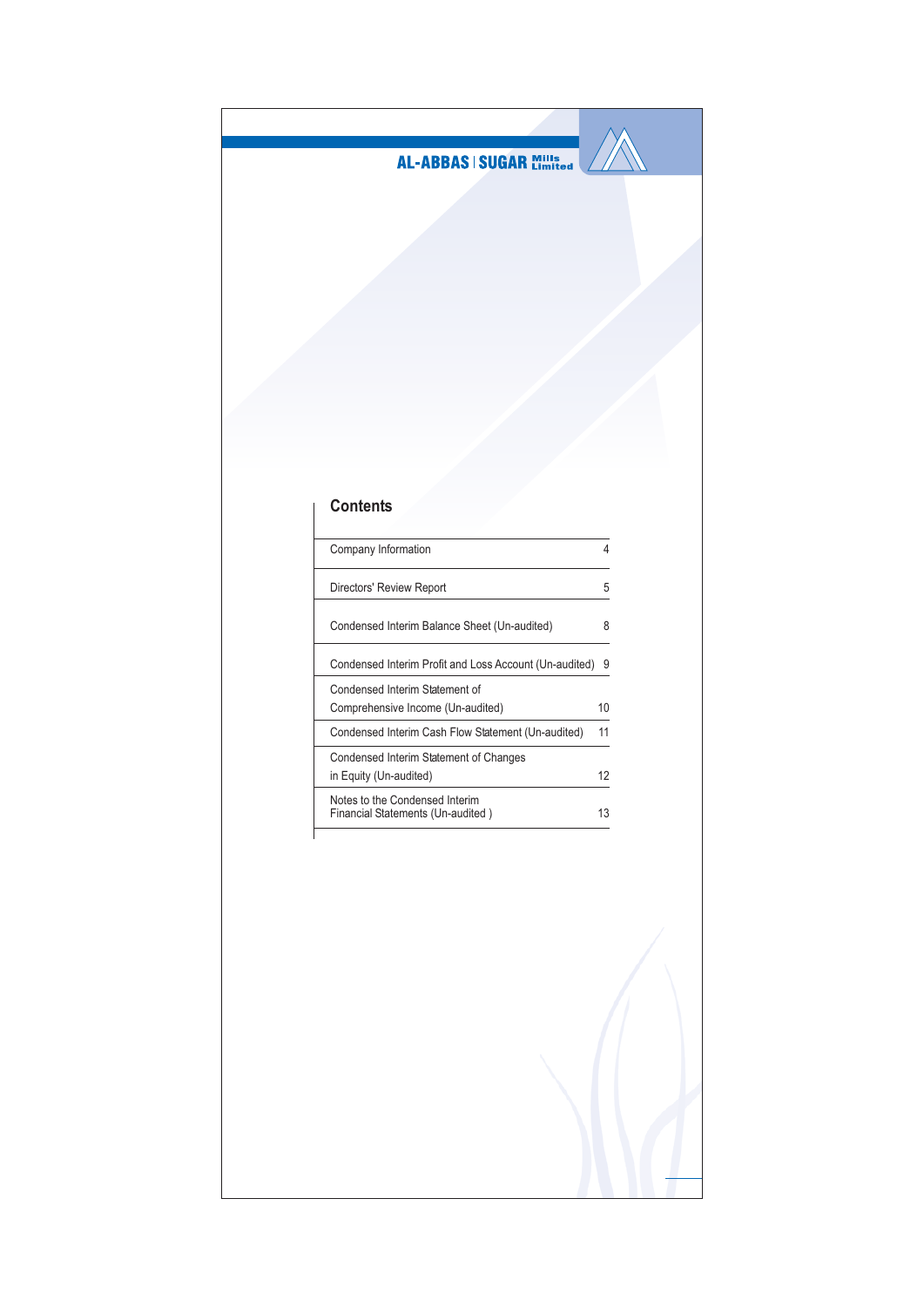# **AL-ABBAS | SUGAR Millisterd**

## **COMPANY INFORMATION**

### **BOARD OF DIRECTORS**

Muhammad Iqbal Usman Shunaid Qureshi Ali Jehangir Siddiqui Asim Ghani Asma Aves Cochinwala Darakshan Ghani Duraid Qureshi Sayyed Rafay Akber Rashdi Suleman Lalani

Chairman **Chief Executive Officer** Director Director Director Director Director Director Director

### **COMPANY SECRETARY AND CHIEF FINANCIAL OFFICER**

Zuhair Abbas-ACA

#### **AUDIT COMMITTEE**

Sayyed Rafay Akber Rashdi Darakshan Ghani Duraid Qureshi

Chairman Member & Secretary Member

**Chartered Accountants** 

**Chartered Accountants** 

#### HUMAN RESOURCE AND REMUNERATION COMMITTEE

Duraid Qureshi Asim Ghani Darakshan Ghani Sayyed Rafay Akber Rashdi

Chairman Member Member Member

#### **BANKERS / FINANCIAL INSTITUTIONS**

**Allied Bank Limited Bank Alfalah Limited Buri Bank Limited** Dubai Islamic Bank Pakistan Limited **KASB Bank Limited** MCB Bank Limited Meezan Bank Limited National Bank of Pakistan Pak Brunei Investment Company Limited Pak Oman Investment Company Limited Silkhank I imited Soneri Bank Limited United Bank Limited

#### **STATUTORY AUDITORS**

Hyder Bhimji & Co.

## **COST AUDITORS**

Haroon Zakaria & Co.

#### **REGISTERED OFFICE**

2nd Floor, Pardesi House, Survey No. 2/1, R.Y. 16, Old Queens Road, Karachi - 74000 Tel: 92-21-111-111-224 Fax: 92-21-32470090 Website: www.aasml.com

#### **SHARE REGISTRAR OFFICE**

CDC House-99B, Block 'B', S.M.C.H.S Main Shahra-e-Faisal, Karachi-74400

#### **FACTORIES LOCATIONS**

1) Mirwah Gorchani, Distt. Mirpurkhas, Sindh 2) Main National Highway, Dhabeji, Sindh

 $\overline{4}$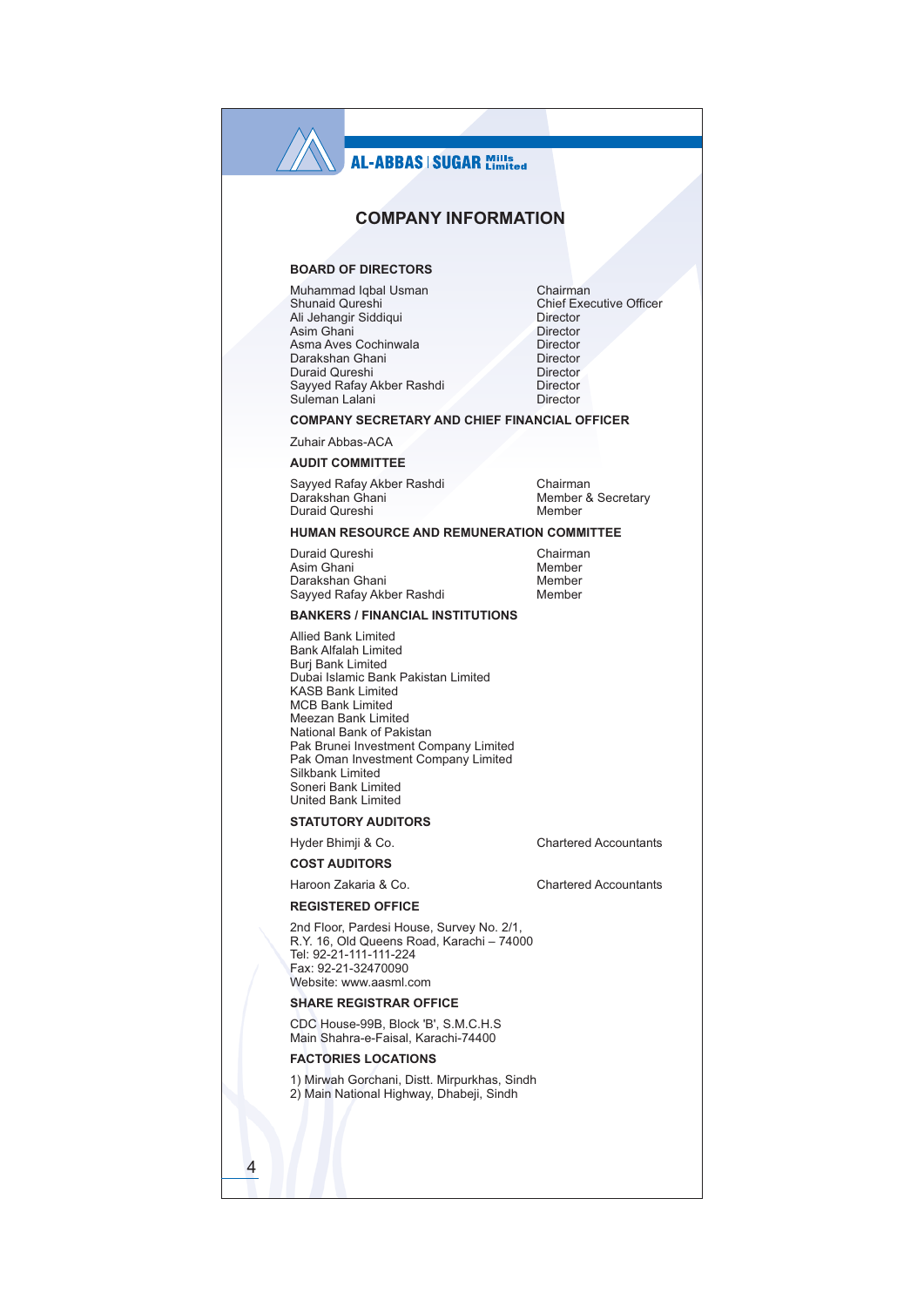## **DIRECTORS' REVIEW REPORT**

The directors are pleased to present the condensed interim financial information for the nine months period ended June 30, 2013.

The financial results of the Company during the period under review compared with the corresponding period are summarized below:

|                                                | June 30, 2013 | Nine months ended Nine months ended<br>June 30, 2012 |
|------------------------------------------------|---------------|------------------------------------------------------|
|                                                |               | (Rupees in thousands)                                |
|                                                |               |                                                      |
| Operating profit                               | 532,240       | 639,381                                              |
| Other operating income                         | 54,221        | 16,096                                               |
|                                                | 586.461       | 655.477                                              |
| Finance costs                                  | (184, 196)    | (210,067)                                            |
| Profit before taxation                         | 402.265       | 445.410                                              |
| Provision for taxation                         | (33, 047)     | (48, 737)                                            |
| <b>Profit after taxation</b>                   | 369,218       | 396,673                                              |
| Earnings per share (Rupees)- Basic and Diluted | 21.27         | 22.85                                                |

During the nine months period ended June 30, 2013, your Company has earned profit after tax amounting to Rs. 369.218 million as compared to the profit after tax of Rs. 396.673 million of the corresponding period of last year registering slight decrease of Rs. 27.455 million in overall profitability.

### **OPERATING SEGMENT RESULTS**

The division wise performance is presented below:

#### **Sugar Division**

The financial and operational performance is given below:

### **Financial performance**

| June 30, 2013 | Nine months ended Nine months ended<br>June 30, 2012                                                                              |
|---------------|-----------------------------------------------------------------------------------------------------------------------------------|
|               | (Rupees in thousands)                                                                                                             |
|               | 2,286,139<br>(1,967,955)<br>318,184<br>(72, 902)                                                                                  |
|               | (53, 266)                                                                                                                         |
|               | 192,016                                                                                                                           |
| 2012-13       | $2011 - 12$                                                                                                                       |
|               |                                                                                                                                   |
| 2012          | 2011                                                                                                                              |
| 92            | 93                                                                                                                                |
| 503,178       | 402,317                                                                                                                           |
|               | 39,479                                                                                                                            |
|               | 39,847                                                                                                                            |
|               | 9.83                                                                                                                              |
|               | 5                                                                                                                                 |
|               | 2,069,993<br>(1,823,799)<br>246,194<br>(55, 638)<br>(54,460)<br>136,096<br>November 28, December 09,<br>52,727<br>40,274<br>10.48 |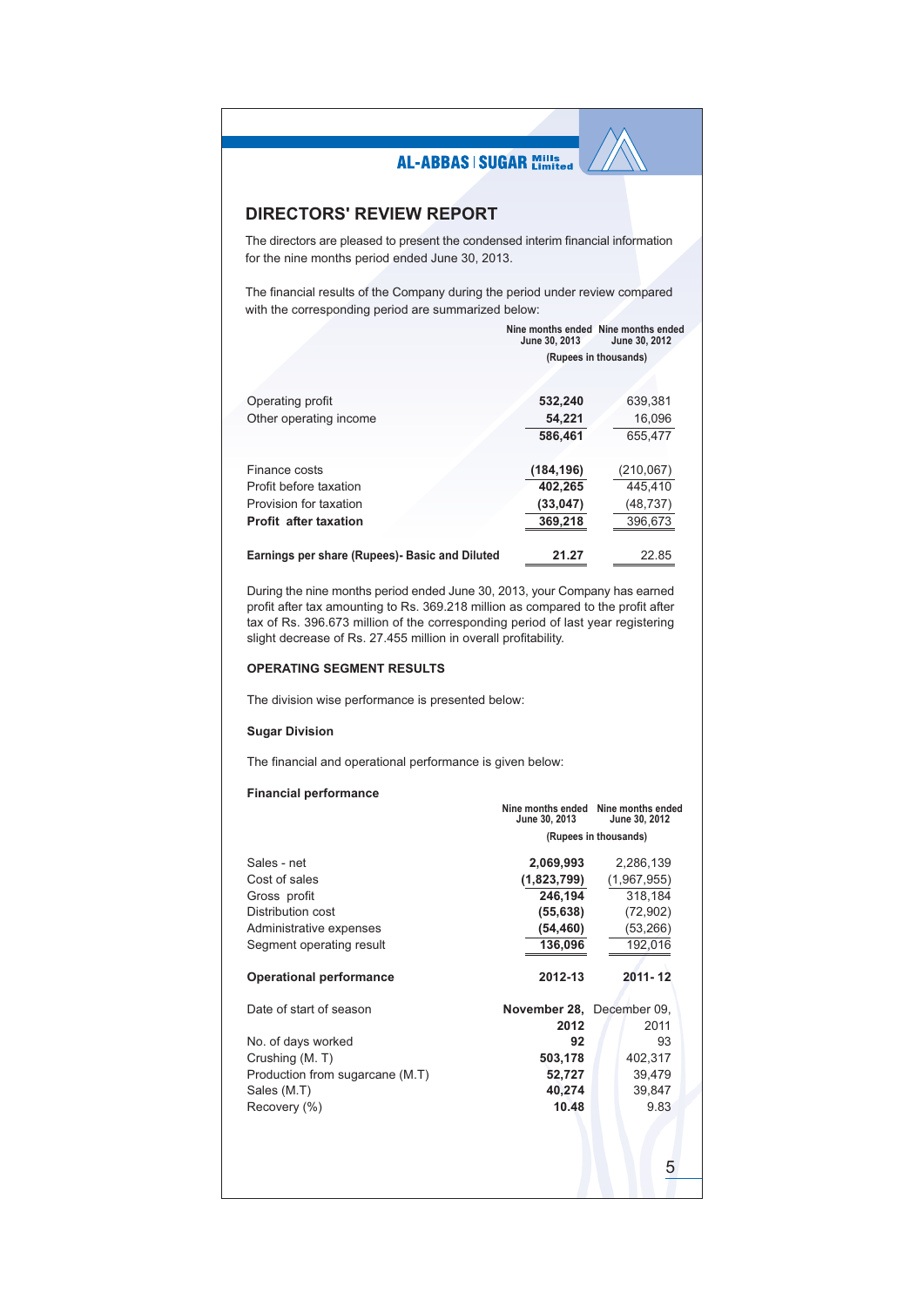During the period under review, although there was a slight increase of 427 M.T in the quantity of sugar sold but the sales revenue of the Company declined by 9.45 percent from the corresponding period last year. This was attributable to sharp decline in the price of sugar sold because of supply glut in the market.

The plant operated for 92 days ending on February 27, 2013 as against 93 days of preceding season. The Sugarcane crushed during the current season was 503,178 M.T with average sucrose recovery of 10.48 percent and sugar production of 52,727 M.T as compared with crushing of 402,317 M.T with average sucrose recovery of 9.83 percent and sugar production of 39,479 M.T of same period of last year. This showed significant improvement in operational performance.

#### **Ethanol Division**

The financial and operational performance of ethanol division is given below:

#### **Financial performance**

|                                      | June 30, 2013         | Nine months ended Nine months ended<br>June 30, 2012 |  |  |  |  |  |
|--------------------------------------|-----------------------|------------------------------------------------------|--|--|--|--|--|
|                                      | (Rupees in thousands) |                                                      |  |  |  |  |  |
| Sales - net                          | 2.628.499             | 2.064.006                                            |  |  |  |  |  |
| Cost of sales                        | (2,036,358)           | (1,424,369)                                          |  |  |  |  |  |
| Gross profit                         | 592.141               | 639.637                                              |  |  |  |  |  |
| Distribution cost                    | (76, 339)             | (67, 402)                                            |  |  |  |  |  |
| Administrative expenses              | (36, 832)             | (35, 511)                                            |  |  |  |  |  |
| Segment operating result             | 478,970               | 536,724                                              |  |  |  |  |  |
| The operational data is given below: |                       |                                                      |  |  |  |  |  |
| <b>Operational performance</b>       | 2012-13               | $2011 - 12$                                          |  |  |  |  |  |
| Production (M. Tons) - Unit I and II | 27,965                | 30,695                                               |  |  |  |  |  |
| Sales (M. Tons)                      | 33,866                | 24,760                                               |  |  |  |  |  |

During the period under review, the sales registered increase of Rs. 564.493 million as compared to the corresponding period of last year. This division produced 27,965 M.T ethanol as compared to corresponding period of last financial year of 30,695 M.T showing decrease of 9.6 percent production. However, the sales of ethanol was 33,866 M.T as compared to 24,760 M.T witnessing increase of 9,106 M.T

#### Power, Chemical and Alloys Division

During the period under review, the chemical division has incurred segment loss of Rs. 20.543 million as compared to the segment loss of Rs. 36.216 million for the same period last year. The loss is mainly due to fixed cost.

The Company incurred segment loss of Rs. 9.870 million during the year under review in power division as compared to the segment loss of Rs. 11.222 million in corresponding period. During the period under review, no power generation was carried out and the loss majorly represents the depreciation charge of Rs. 9.603 million.

# 6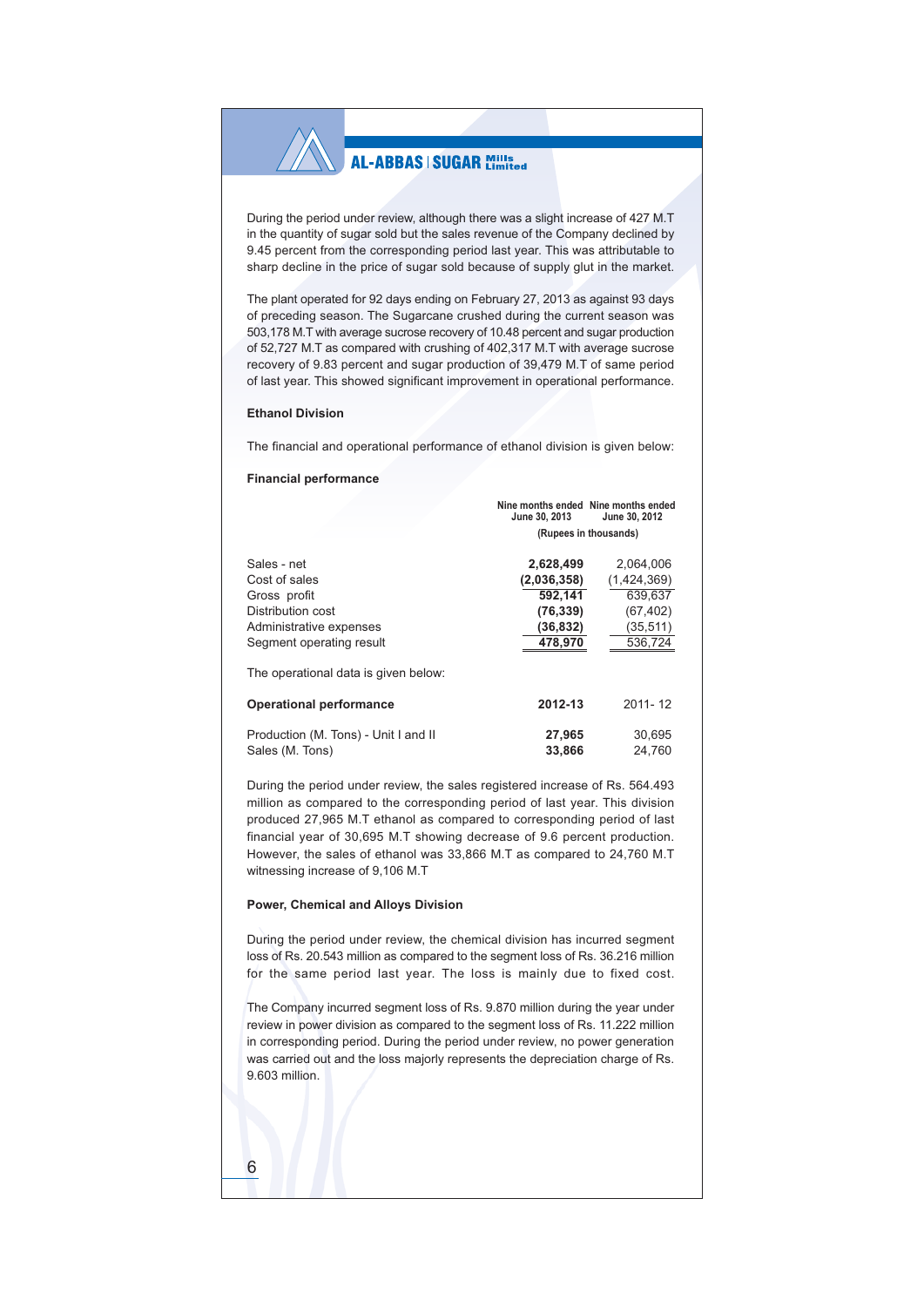#### **FUTURE PROSPECTS**

The future outlook of sugar segment entirely depends on selling price. The local sugar prices depends on Government initiative to allow further export of surplus sugar and procurement of sugar through Trading Corporation of Pakistan. This is the best opportunity for Trading Corporation of Pakistan to increase its strategic stock level as current prices of sugar are very reasonable and attractive.

In international market sugar prices are expected to remain stable as Brazil, the largest producer of sugar in the world will direct 45.2 percent of the cane harvested to making sugar, down from previous year's 49.4 percent as ethanol prices are more attractive than sugar. Further Sugar production in India, the second largest producer after Brazil is set to decline by 5 percent in 2013-14. Production is now estimated to be 23.7 million M.T with domestic consumption of 23.5 million M.T. As a result the global surplus of sugar stock is expected to shrink.

The prices of ethanol showing favorable trends. However the procurement and availability of molasses remained a formidable task.

As a whole, your Company is well aware of the challenges being faced and would do its best to take all necessary measures to increase the productivity in all its divisions and overall profitability of the Company.

#### **ACKNOWLEDGEMENT**

The Company strongly believes that its success is driven by the commitment and dedication of its employees. We acknowledge the contribution of each and every staff member of the Company for significant contribution in delivering such a strong performance. We would also like to express our thanks to the customers for their trust in our products and look forward to their continued patronage. We also thank our shareholders, banks and financial institution for their support. guidance and confidence reposed in our enterprise and stand committed to do our best to ensure full reward of their investment in the coming years. May Allah bless us in our efforts. A'meen!

On behalf of Board of Directors

Shunaid Qureshi Chief Executive Officer

Karachi: July 31, 2013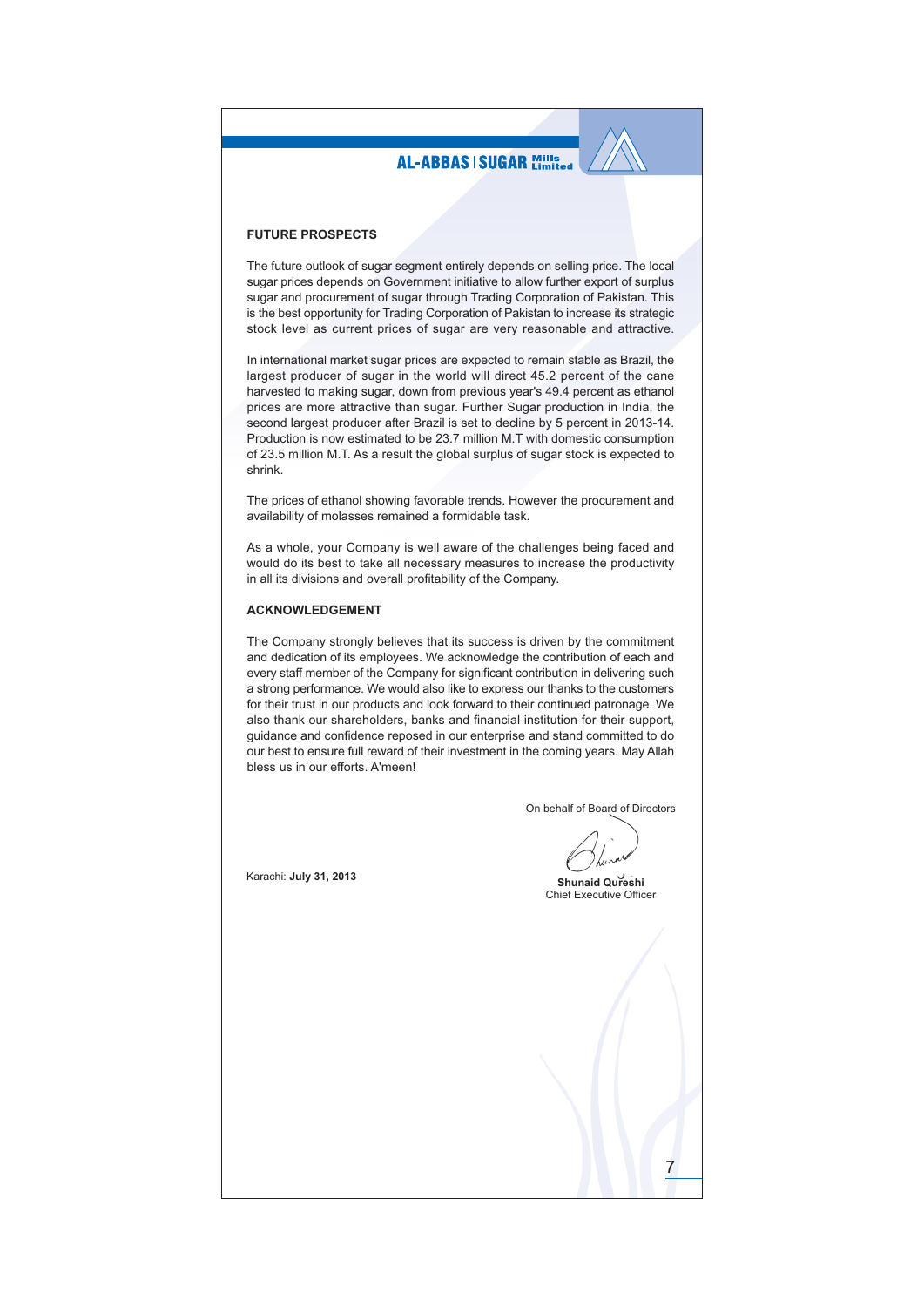|                                                                                                                                                         |             | <b>AL-ABBAS   SUGAR Mills</b>                                    |                                                                  |                            |                                                                    |
|---------------------------------------------------------------------------------------------------------------------------------------------------------|-------------|------------------------------------------------------------------|------------------------------------------------------------------|----------------------------|--------------------------------------------------------------------|
|                                                                                                                                                         |             |                                                                  |                                                                  |                            |                                                                    |
| <b>CONDENSED INTERIM BALANCE SHEET (UN-AUDITED)</b><br><b>AS AT JUNE 30, 2013</b>                                                                       |             |                                                                  |                                                                  |                            |                                                                    |
|                                                                                                                                                         | <b>Note</b> | June<br>30.2013<br>Un-audited                                    | September<br>30.2012<br>Audited<br>(Rupees in thousand)          |                            | September<br>30, 2011<br>Audited                                   |
| <b>ASSETS</b>                                                                                                                                           |             |                                                                  | <b>Restated</b>                                                  |                            | <b>Restated</b>                                                    |
| <b>NON-CURRENT ASSETS</b>                                                                                                                               |             |                                                                  |                                                                  |                            |                                                                    |
| Property, plant and equipment<br>Investment property<br>Intangible asset<br>Long term loans and advances<br>Long term deposits<br>Long term investments | 6           | 2,018,170<br>482<br>1<br>3,140<br>10,014<br>32,870               | 2,050,515<br>20,979                                              | 521<br>1<br>3,816<br>9,557 | 1,998,595<br>579<br>613<br>3,404<br>11,127<br>9,114                |
| Deferred tax asset                                                                                                                                      | 7           | 31,288<br>2.095.965                                              | 2,112,524                                                        | 27,135                     | 14,586<br>2.038.018                                                |
| <b>CURRENT ASSETS</b>                                                                                                                                   |             |                                                                  |                                                                  |                            |                                                                    |
| Stores and spares<br>Stock-in-trade<br>Trade debts<br>Loans and advances<br>Trade deposits and short term                                               |             | 153,951<br>1,954,664<br>10,016<br>171,642                        | 130,512<br>1,471,452<br>305,336<br>618,764                       |                            | 153,152<br>2,430,743<br>487,536<br>170,399                         |
| prepayments<br>Other receivables<br>Short term investments<br>Accrued income<br>Cash and bank balances                                                  |             | 27,826<br>15,863<br>33,825<br>201<br>7,574                       | 45,935<br>30,122<br>30,115                                       | 956<br>6,973               | 1,012<br>19,600<br>10,000<br>416<br>18,179                         |
| <b>Total assets</b>                                                                                                                                     |             | 2,375,562<br>4,471,527                                           | 2,640,165<br>4,752,689                                           |                            | 3,291,037<br>5,329,055                                             |
| <b>SHARE CAPITAL AND RESERVES</b>                                                                                                                       |             |                                                                  |                                                                  |                            |                                                                    |
| Authorized capital<br>17,500,000 Ordinary shares of<br>Rs. 10 each                                                                                      |             | 175,000                                                          | 175,000                                                          |                            | 175,000                                                            |
| Issued, subscribed and paid-up capital<br><b>Reserves</b><br><b>Shareholders' equity</b>                                                                |             | 173,623<br>1,865,751<br>2,039,374                                | 173,623<br>1,554,091<br>1,727,714                                |                            | 173,623<br>1,207,941<br>1,381,564                                  |
| <b>NON-CURRENT LIABILITIES</b>                                                                                                                          |             |                                                                  |                                                                  |                            |                                                                    |
| Long term financing<br>Deferred liability                                                                                                               |             | 45,455<br>56,646<br>102,101                                      | 214,094<br>51,614<br>265,708                                     |                            | 433,791<br>47,591<br>481,382                                       |
| <b>CURRENT LIABILITIES</b>                                                                                                                              |             |                                                                  |                                                                  |                            |                                                                    |
| Trade and other payables<br>Accrued mark-up<br>Short term borrowings<br>Current maturity of non-current liabilities<br>Provision for taxation           |             | 356,649<br>54,429<br>1,795,064<br>111,064<br>12,846<br>2,330,052 | 977,229<br>41,480<br>1,508,015<br>219,697<br>12,846<br>2.759.267 |                            | 1,588,808<br>84,026<br>1,548,977<br>219,697<br>24,601<br>3.466.109 |
| <b>CONTINGENCIES AND</b><br><b>COMMITMENTS</b><br><b>Total equity and liabilities</b>                                                                   | 8           | 4,471,527                                                        | 4,752,689                                                        |                            | 5,329,055                                                          |
| The annexed notes form an integral part of these condensed interim financial statements.                                                                |             |                                                                  |                                                                  |                            |                                                                    |
|                                                                                                                                                         |             |                                                                  |                                                                  |                            |                                                                    |
| <b>Shunaid Qureshi</b><br><b>Chief Executive</b>                                                                                                        |             |                                                                  |                                                                  | <b>Director</b>            | <b>Asim Ghani</b>                                                  |
|                                                                                                                                                         |             |                                                                  |                                                                  |                            | 8                                                                  |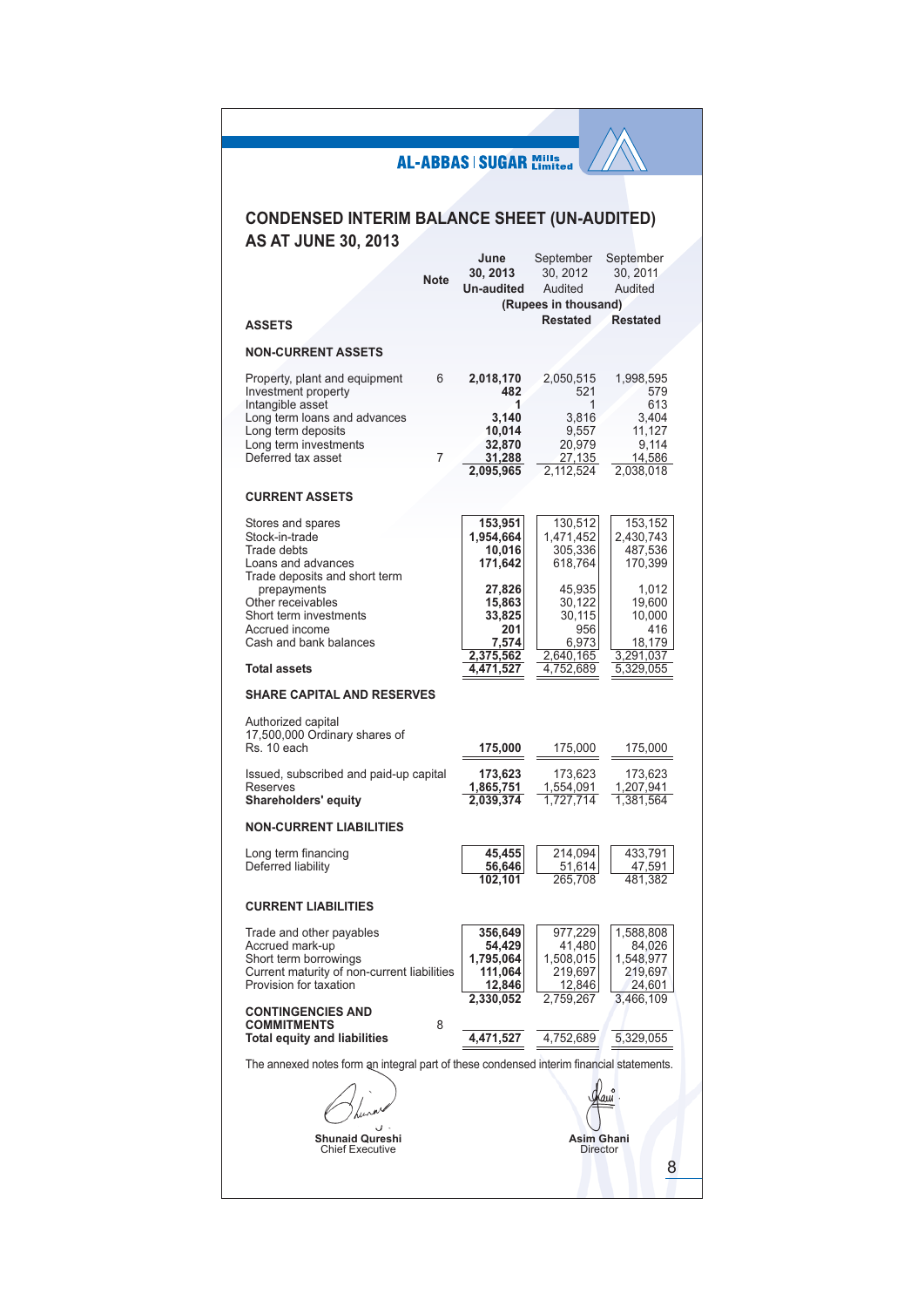# **CONDENSED INTERIM PROFIT AND LOSS ACCOUNT (UN-AUDITED)** FOR THE NINE MONTHS PERIOD AND QUARTER ENDED JUNE 30, 2013

|                               | Nine months period ended |                      | <b>Quarter Ended</b> |               |  |  |
|-------------------------------|--------------------------|----------------------|----------------------|---------------|--|--|
|                               | <b>June 30,</b>          | June 30.             | <b>June 30.</b>      | June 30,      |  |  |
|                               | 2013                     | 2012                 | 2013                 | 2012          |  |  |
|                               |                          | (Rupees in thousand) |                      |               |  |  |
|                               |                          |                      |                      |               |  |  |
|                               |                          |                      |                      |               |  |  |
| Sales - net                   | 4,698,492                | 4,363,862            | 1,485,824            | 1,553,633     |  |  |
| Cost of sales                 | (3,896,013)              | (3, 456, 312)        | (1, 268, 042)        | (1, 206, 603) |  |  |
| <b>Gross profit</b>           | 802,479                  | 907,550              | 217,782              | 347,030       |  |  |
|                               |                          |                      |                      |               |  |  |
| Distribution cost             | (131, 977)               | (140, 304)           | (29, 798)            | (45, 389)     |  |  |
| Administrative expenses       | (91, 292)                | (88, 777)            | (30, 470)            | (32, 576)     |  |  |
| Other operating expenses      |                          |                      |                      |               |  |  |
| and loss from terminal        |                          |                      |                      |               |  |  |
| operations                    | (46, 970)                | (39,088)             | (7, 223)             | (11, 457)     |  |  |
|                               | (270, 239)               | (268, 169)           | (67, 491)            | (89, 422)     |  |  |
| <b>Operating profit</b>       | 532.240                  | 639.381              | 150.291              | 257.608       |  |  |
|                               |                          |                      |                      |               |  |  |
| Finance cost                  | (184, 196)               | (210, 067)           | (61, 998)            | (72,048)      |  |  |
| Other operating income        | 54,221                   | 16,096               | 23,192               | (290)         |  |  |
| <b>Profit before taxation</b> | 402,265                  | 445.410              | 111,485              | 185,270       |  |  |
|                               |                          |                      |                      |               |  |  |
| <b>Taxation</b>               | (33, 047)                | (48, 737)            | (11, 514)            | (12, 472)     |  |  |
| <b>Profit after taxation</b>  | 369,218                  | 396,673              | 99,971               | 172,798       |  |  |
|                               |                          |                      |                      |               |  |  |
|                               |                          |                      | (Rupees)             |               |  |  |
| Earnings per share -          |                          |                      |                      |               |  |  |
| Basic and diluted             | 21.27                    | 22.85                | 5.76                 | 9.95          |  |  |

The annexed notes form an integral part of these condensed interim financial statements.

U Shunaid Qureshi<br>Chief Executive 9

Asim Ghani<br>Director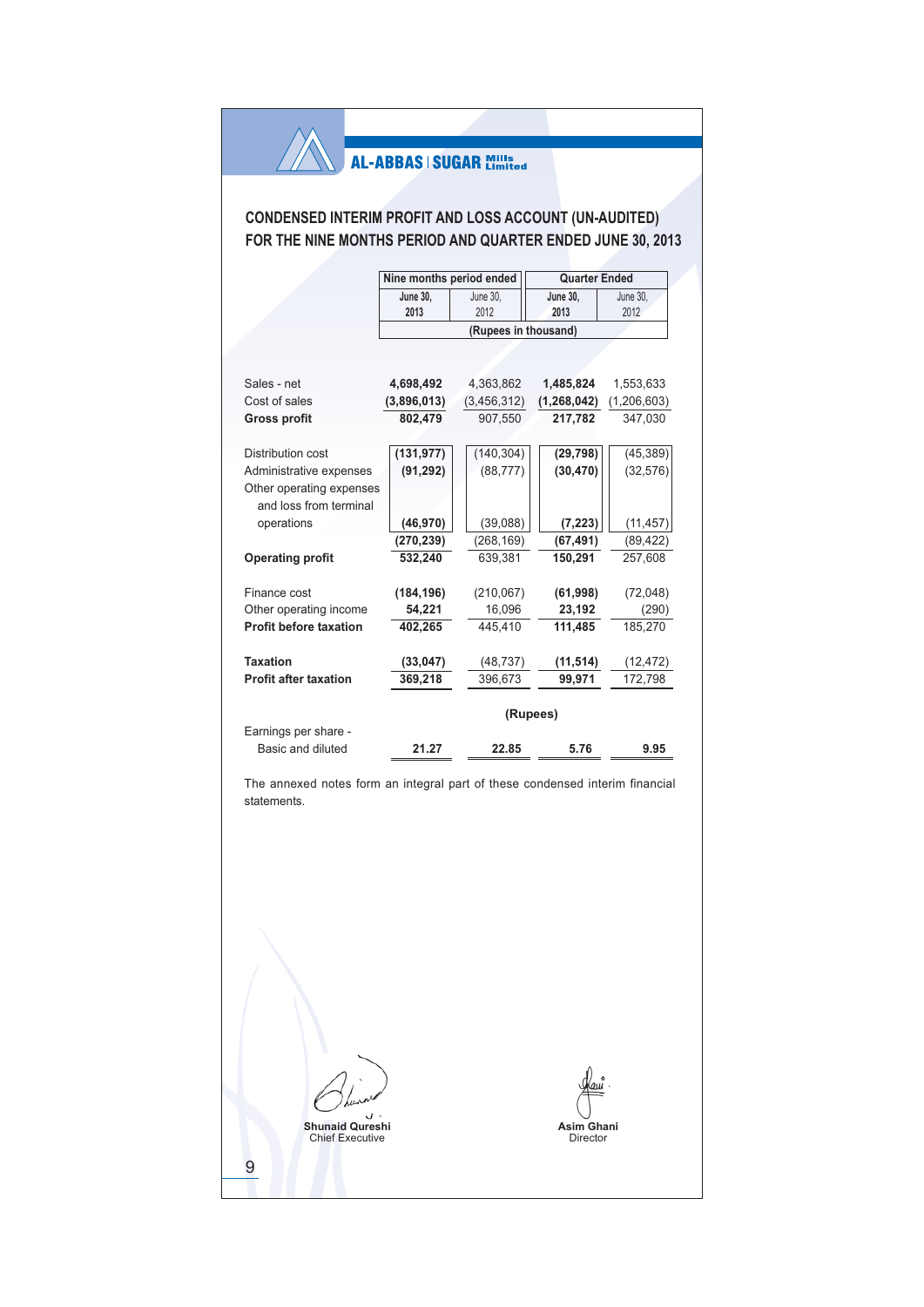# **CONDENSED INTERIM STATEMENT OF COMPREHENSIVE INCOME (UN-AUDITED)** FOR THE NINE MONTHS PERIOD AND QUARTER ENDED JUNE 30, 2013

|                            | Nine months period ended |                      | <b>Quarter Ended</b> |          |
|----------------------------|--------------------------|----------------------|----------------------|----------|
|                            | June 30,                 | June 30.             | June 30,             | June 30. |
|                            | 2013                     | 2012                 | 2013                 | 2012     |
|                            |                          | (Rupees in thousand) |                      |          |
|                            |                          |                      |                      |          |
| Profit after taxation      | 369,218                  | 396,673              | 99,971               | 172,798  |
|                            |                          |                      |                      |          |
| Other comprehensive income |                          |                      |                      |          |
| Unrealised gain on         |                          |                      |                      |          |
| re-measurement of          |                          |                      |                      |          |
| available for sale         |                          |                      |                      |          |
| investments                | 11,891                   | 8,991                | 9,246                | 2,367    |
|                            |                          |                      |                      |          |
| <b>Total comprehensive</b> |                          |                      |                      |          |
| income for the period      | 381,109                  | 405,664              | 109,217              | 175,165  |

The annexed notes form an integral part of these condensed interim financial statements.

Shunaid Qureshi<br>Chief Executive

Asim Ghani<br>Director

 $10$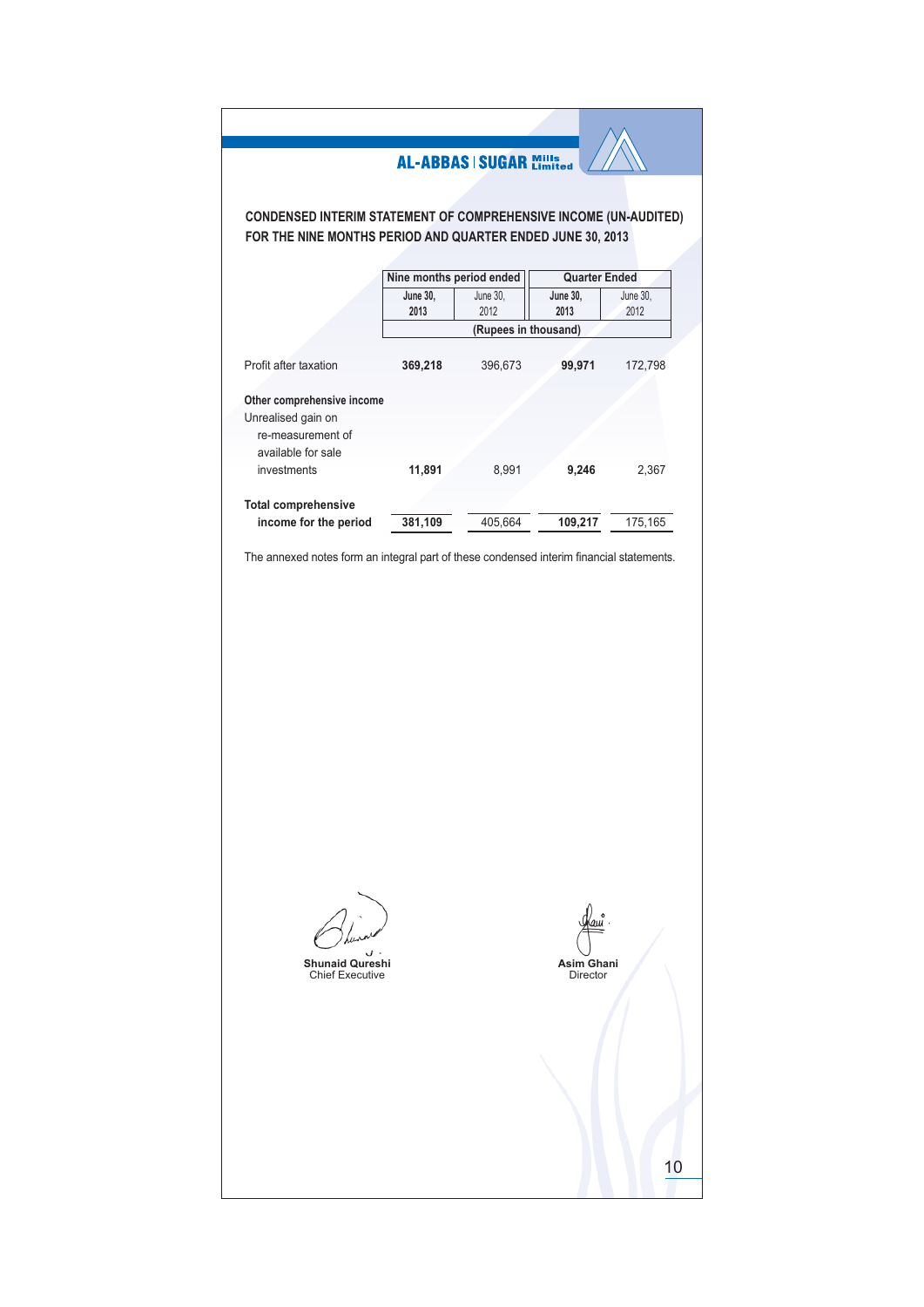# **CONDENSED INTERIM CASH FLOW STATEMENT (UN-AUDITED)** FOR THE NINE MONTH ENDED JUNE 30, 2013

|                                                          |             | Nine months period ended |                         |  |  |  |
|----------------------------------------------------------|-------------|--------------------------|-------------------------|--|--|--|
|                                                          |             | <b>June 30,</b><br>2013  | <b>June 30.</b><br>2012 |  |  |  |
|                                                          | <b>Note</b> | (Rupees in thousand)     |                         |  |  |  |
| Cash flows from operating activities                     |             |                          |                         |  |  |  |
|                                                          | 9           | 364,122                  | 334,278                 |  |  |  |
| Cash generated from operations<br>Financial charges paid |             | (171, 247)               |                         |  |  |  |
|                                                          |             |                          | (242, 573)              |  |  |  |
| Taxes paid                                               |             | (60, 352)                | (57, 242)               |  |  |  |
|                                                          |             | (231, 599)               | (299, 815)              |  |  |  |
| Net cash generated from operating activities             |             | 132,523                  | 34,463                  |  |  |  |
|                                                          |             |                          |                         |  |  |  |
| Cash flows from investing activities                     |             |                          |                         |  |  |  |
| Capital expenditure on property, plant and equipment     |             | (76, 715)                | (111, 573)              |  |  |  |
| Proceeds from disposal of property, plant and equipment  |             | 997<br>3,008             |                         |  |  |  |
| Interest / markup received                               |             | 3,249                    | 702                     |  |  |  |
| Long term loans and advances                             |             | 676<br>(625)             |                         |  |  |  |
| Long term deposits                                       |             | (457)                    | (201)                   |  |  |  |
| Net cash used in investing activities                    |             | (72, 250)                | (108, 689)              |  |  |  |
|                                                          |             |                          |                         |  |  |  |
| Cash flows from financing activities                     |             |                          |                         |  |  |  |
|                                                          |             |                          |                         |  |  |  |
| Repayment of long term financing                         |             | (277, 272)               | (202, 273)              |  |  |  |
| Dividend paid                                            |             | (69, 449)                | (156, 261)              |  |  |  |
| Short term borrowings - net                              |             | 287,049                  | 423,557                 |  |  |  |
| Net cash generated from financing activities             |             | (59, 672)                | 65,023                  |  |  |  |
| Net increase / (decrease) in cash and cash equivalents   |             | 601                      | (9,203)                 |  |  |  |
| Cash and cash equivalents at beginning of the period     |             | 6,973                    | 18,179                  |  |  |  |
| Cash and cash equivalents at the end of the period       |             | 7,574                    | 8,976                   |  |  |  |
|                                                          |             |                          |                         |  |  |  |

The annexed notes form an integral part of these condensed interim financial statements.

**Shunaid Qureshi** Chief Executive

Asim Ghani<br>Director

 $11$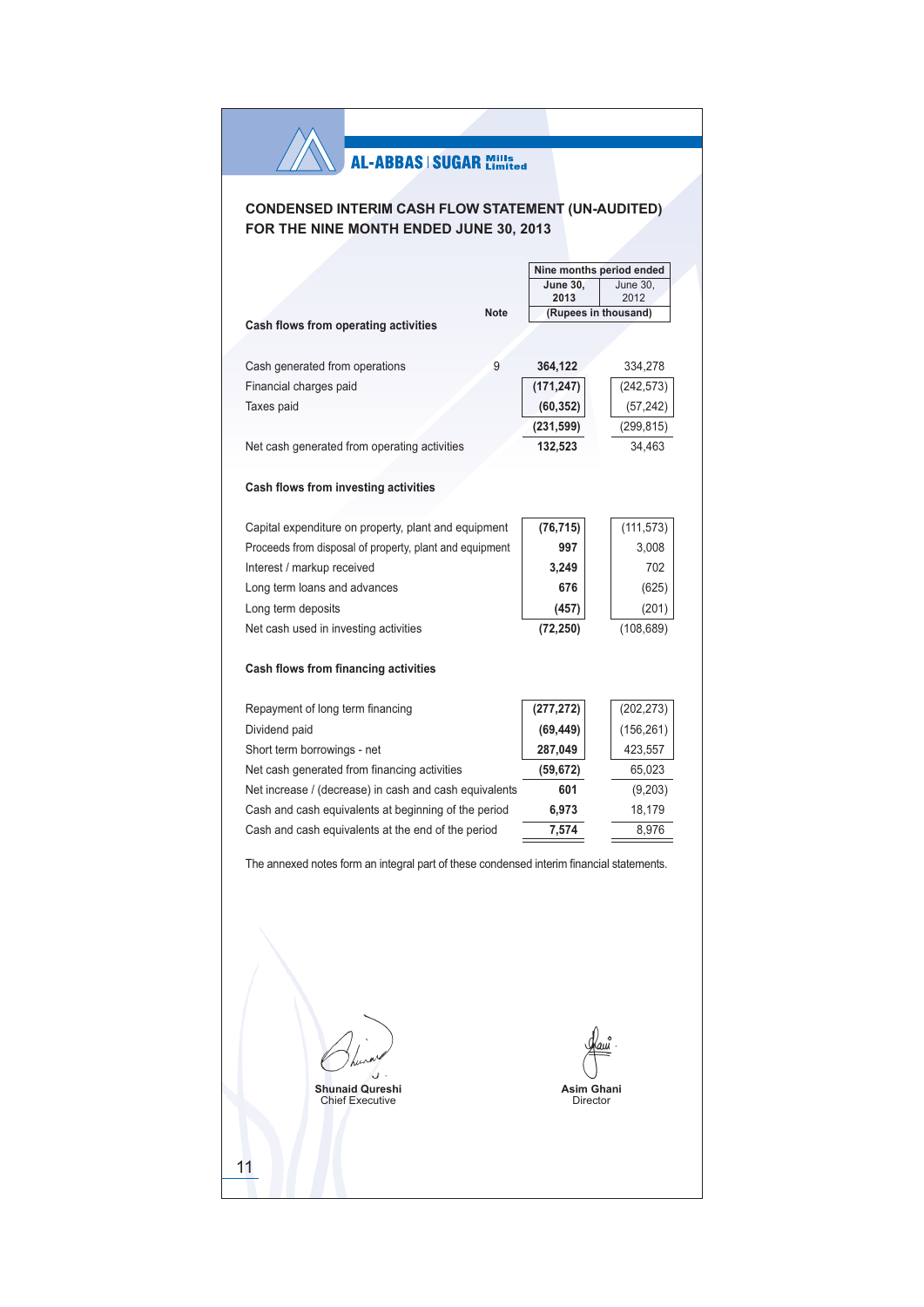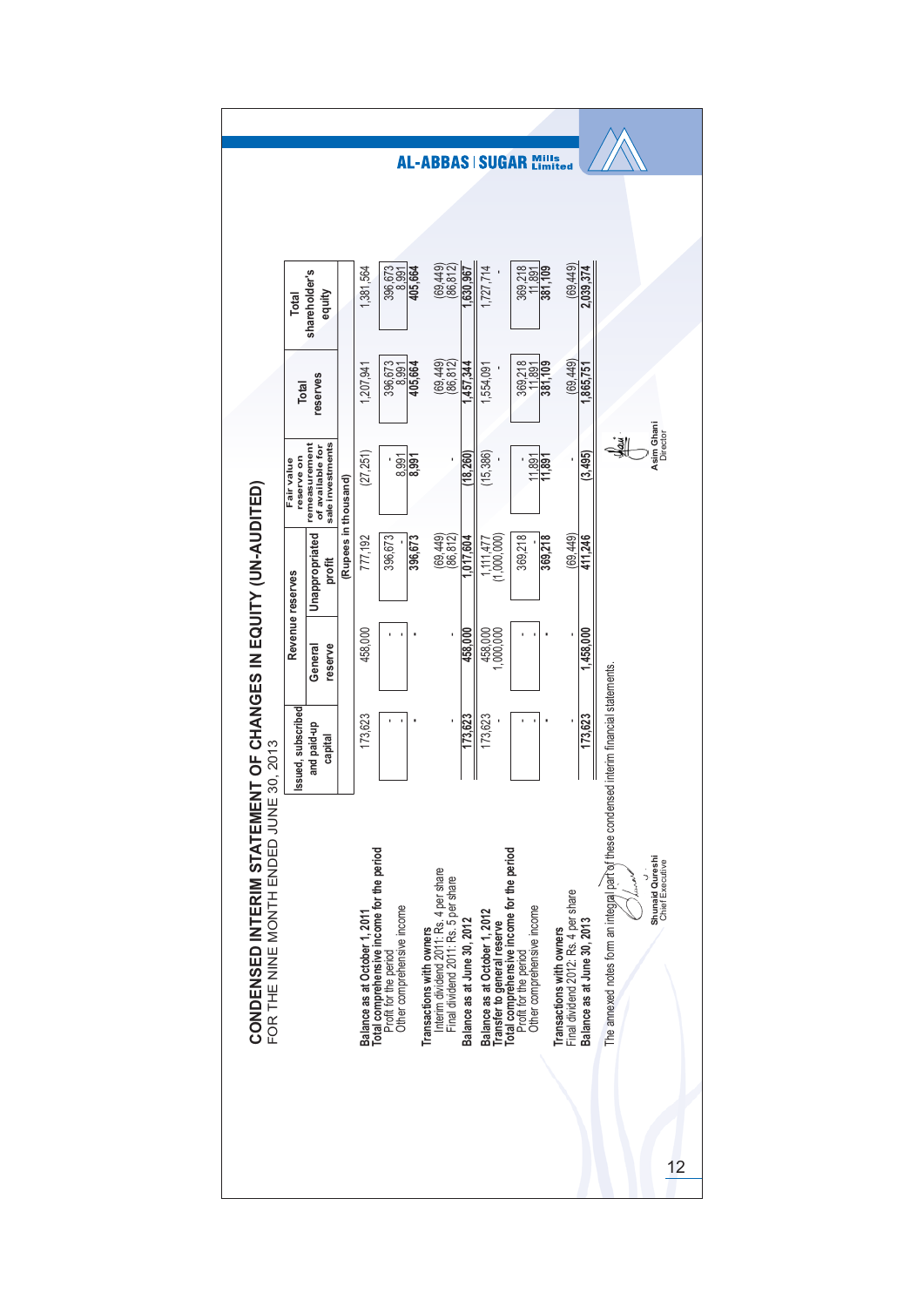NOTES TO THE CONDENSED INTERIM FINANCIAL STATEMENTS (UN-AUDITED) FOR THE NINE MONTHS PERIOD ENDED JUNE 30, 2013

#### THE COMPANY AND ITS OPERATIONS 1

Al-Abbas Sugar Mills Limited - AASML ("the Company") was incorporated in Pakistan on May 2, 1991 as a public limited company under the Companies Ordinance, 1984. The Company is listed on the Karachi Stock Exchange. The registered office of the Company is situated at Pardesi House, Survey No. 2/1, R.Y.16. Old Queens Road, Karachi, Pakistan. The principal activities of the Company under following business segments / divisions comprises of :

| S.NO | <b>Division</b>                         | Principal<br><b>Activities</b>                                                                                | <b>Location of</b><br>undertaking        | Commencement<br>of commercial<br>production                |
|------|-----------------------------------------|---------------------------------------------------------------------------------------------------------------|------------------------------------------|------------------------------------------------------------|
| 1    | Sugar                                   | Manufacturing<br>and sale of<br>sugar                                                                         | Mirwah<br>Gorchani.<br>Mirpurkhas        | December 15,<br>1993                                       |
| 2    | Ethanol                                 | Processing and<br>sale of industrial<br>ethanol                                                               | Mirwah<br>Gorchani.<br>Mirpurkhas        | Unit I: August 20,<br>2000<br>Unit II: January 23,<br>2004 |
| 3    | *Power, chemical<br>and alloys Division | Manufacturing and<br>sales of Calcium<br>Carbide, Ferro<br>alloys, *Generation<br>and sales of<br>electricity | Dhabeji, Thatta.                         | November 1, 2006<br>*April 06, 2010"                       |
| 4    | <b>Tank Terminal</b>                    | Providing bulk<br>storage facility                                                                            | Oil industrial area.<br>Kemari, Karachi. | October 15, 2012                                           |

The Company has also entered into agreement for supply of CO2 gas, rent out its former office premises and one of its chemical plant. The same is not a reportable segment as per criteria defined in IFRS 8.

#### **BASIS OF PREPARATION**  $\mathfrak{p}$

13

These condensed interim financial statements have been prepared in accordance with the requirements of the International Accounting Standards 34 "Interim Financial Reporting" and is submitted to the shareholders as required by Section 245 of the Companies Ordinance, 1984. These condensed interim financial statements does not include all of the information required for full annual financial statements and should be read in conjunction with the published annual financial statements for the year ended September 30, 2012.

2.1 These condensed interim financial statements comprises of the condensed interim balance sheet as at June 30, 2013 and the condensed interim profit and loss account, condensed interim statement of comprehensive income, condensed interim cash flow statement and condensed interim statement of changes in equity for the nine months ended. This also includes the condensed interim profit and loss account and the condensed interim statement of comprehensive income for the quarter ended June 30, 2013. The comparative balance sheet presented in these condensed interim financial statements has been extracted from audited financial statements of the Company for the year ended September 30, 2012, whereas the comparative condensed interim profit and loss account, condensed interim statement of comprehensive income, condensed interim cash flow statement and condensed interim statement of changes in equity figures have been extracted from the financial statements for the nine months ended June 30.2012.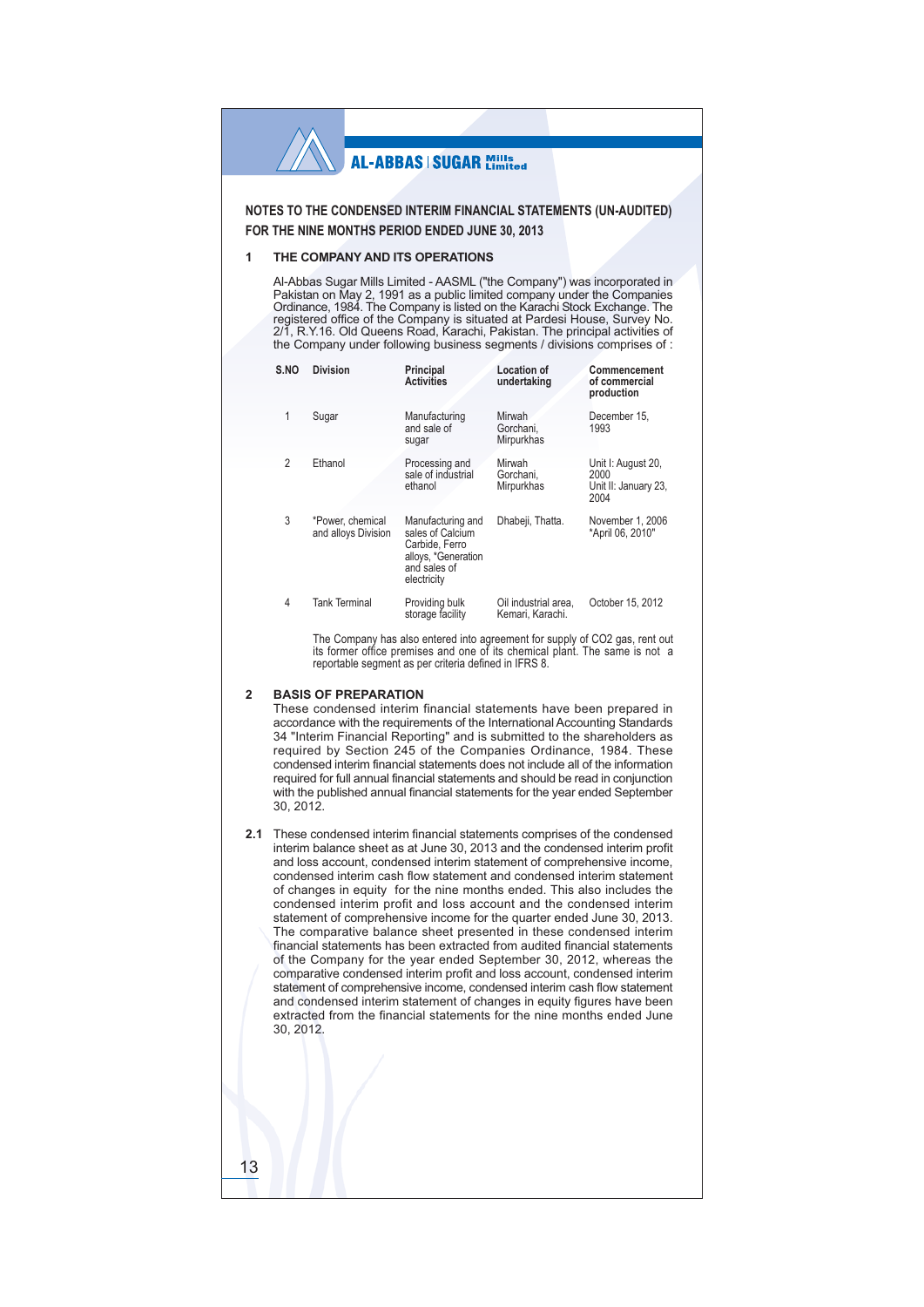#### **AL-ABBAS | SUGAR Mills ACCOUNTING POLICIES**  $\mathbf{\mathbf{z}}$ The accounting policies, related judgments, estimates and assumptions adopted for the preparation of this condensed interim financial statements are the same as those applied in preparation of the annual financial statements of the Company for the year ended September 30, 2012 and in respect of Investment Property, the Company adopted cost model as described in IAS 40 "Investment Property". Depreciation is charged on reducing balance method, the depreciation methods reflects the pattern in which the asset's economic benefits are consumed by the Company. **INCOME TAX, WORKERS' PROFIT PARTICIPATION FUND AND**  $\boldsymbol{\Lambda}$ **WORKERS' WELFARE FUND** Provision in respect of income tax, workers' profit participation fund and workers welfare fund are estimated only and final liabilities will be determined on the basis of annual results. **SEASONAL PRODUCTION** 5 Due to the seasonal availability of sugarcane, the manufacturing of sugar is carried out during the period of availability of sugarcane and cost incurred / accrued up to the reporting date have been accounted for. Accordingly, the cost incurred / accrued after the reporting date will be reported in the subsequent interim and annual financial statements. **Un-audited** Audited September 30, June 30,<br>2013  $2012$ (Rupees in thousand) PROPERTY, PLANT AND EQUIPMENT 6 **Additions** Furniture, fixture and others 48 Vehicles 3,634 11,663 1,105 Office equipment 748  $603$  $2.055$ Computers **Transferred from CWIP to Operating Assets** 22.694 hnel blod-ezee l Non-factory building 44.454 38.441 Plant and machinery 256,045 **Additions to CWIP Tank Terminal** 59,531 Plant and machinery **62108** 85 239 Non-factory building 9,532  $10,123$ Disposal Vehicle - at cost 1,175 4,742 **DEFERRED TAX ASSET**  $\overline{7}$

As it is improbable that in current / ensuing years, available tax losses would be fully adjusted against taxable income, hence the deferred taxation has been arived at accordingly.

#### $\mathbf{R}$ **CONTINGENCIES AND COMMITMENTS**

#### 8.1 Contingencies

There were no major changes in the status of contingencies as reported in the annual financial statements for the year ended September 30, 2012 except as follows: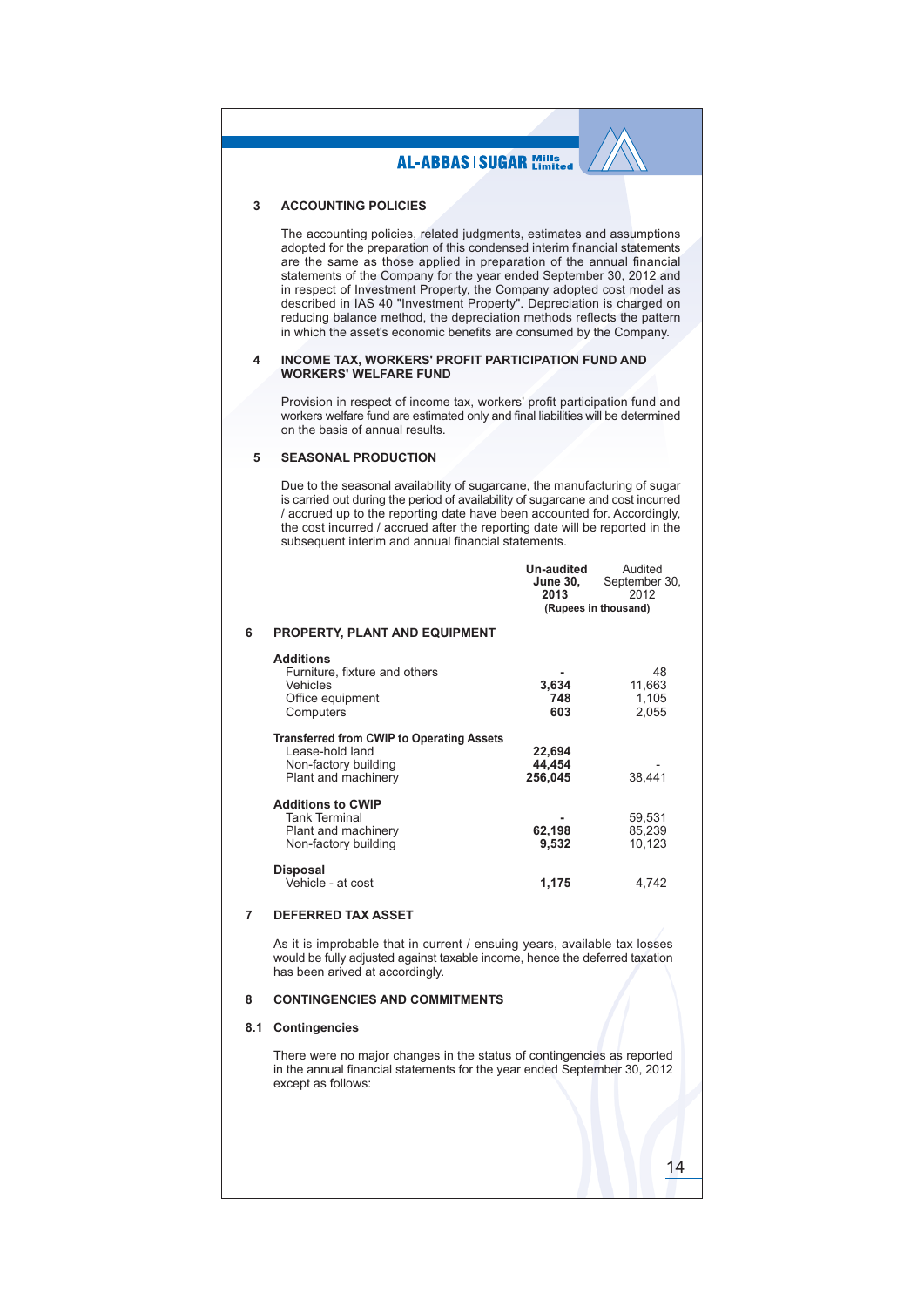8.1.1 During the period, a suit bearing no. 281 has been filed in the Honorable High Court of Sindh at Karachi by Mr. Suleman Lalani, (non-executive and minority Director) against the Company, its Chief Executive and eight others, alleging mismanagement giants the company's affairs including siphoning off and divergence Company's funds by<br>in the company's affairs including siphoning off and divergence Company's funds by<br>the Chief Executive and others. The prayer sought in of the Company and removal of its Chief Executive. In response to the aforementioned, the Company and its management deny all allegations of the plaintiff. The suit is at<br>the stage of filing of the written statement and counter affidavits to the Civil Miscellaneous Application before the Honourable High Court of Sindh at Karachi. The Company's legal counsel have stated that there is no financial exposure of the Company in the Figure of interesting in the given circumstances and the vagaries of litigation, no definite<br>prediction can be made regarding the outcome of the case at this stage. However,<br>in view of the Company's management, no inferenc suit. The case is fixed for hearing on August 19, 2013.

#### 8.2 Commitments

Commitments in respect of open letter of credit is amounting to Rs. 1.084 Communitions in respect of optimization (September 30, 2012: Rs. 1.2.375 million) and capital commitments<br>in respect of plant and machinery Rs. 19.376 million) and capital commitments<br>in respect of plant and machinery Rs.

 $l$ une 30

 $l$ une 30

|    |                                                   | 2013                 | 2012       |
|----|---------------------------------------------------|----------------------|------------|
| 9  | <b>CASH USED IN OPERATIONS</b>                    | (Rupees in thousand) |            |
|    | Profit before taxation                            | 402,265              | 445,410    |
|    | Adjustments for:<br>Depreciation                  | 108,543              | 87,283     |
|    | Gain on disposal of property, plant and equipment | (441)                | (1,657)    |
|    | Amortization of intangible assets                 |                      | 460        |
|    | Unrealized gain on remeasurement of investment    | (17, 300)            | (4,075)    |
|    | Mark - up on loan to growers                      | (669)                | (567)      |
|    | Income on term deposit receipts                   | (1,825)              |            |
|    | Finance cost                                      | 184,196              | 210,067    |
|    | Increase in deferred liability                    | 5,032                | 4,023      |
|    |                                                   | 277,536              | 295,534    |
|    | Operating profit before working capital changes   | 679,801              | 740,944    |
|    |                                                   |                      |            |
|    | (Increase) / decrease in current assets           |                      |            |
|    | Stores and spares                                 | (23, 439)            | 4,705      |
|    | Stock-in-trade                                    | (483, 212)           | (257, 293) |
|    | Trade debts                                       | 295,320              | 206,569    |
|    | Loans and advances                                | 457,576              | 27,763     |
|    | Short term investments                            | 13,590               | (14,090)   |
|    | Trade deposits and short term prepayments         | 18,109               | (49, 169)  |
|    | Other receivables                                 | 26,957               | (1,904)    |
|    |                                                   | 304,901              | (83, 419)  |
|    |                                                   |                      |            |
|    | Decrease in trade and other payables              | (620, 580)           | (323, 247) |
|    |                                                   | 364,122              | 334,278    |
| 15 |                                                   |                      |            |
|    |                                                   |                      |            |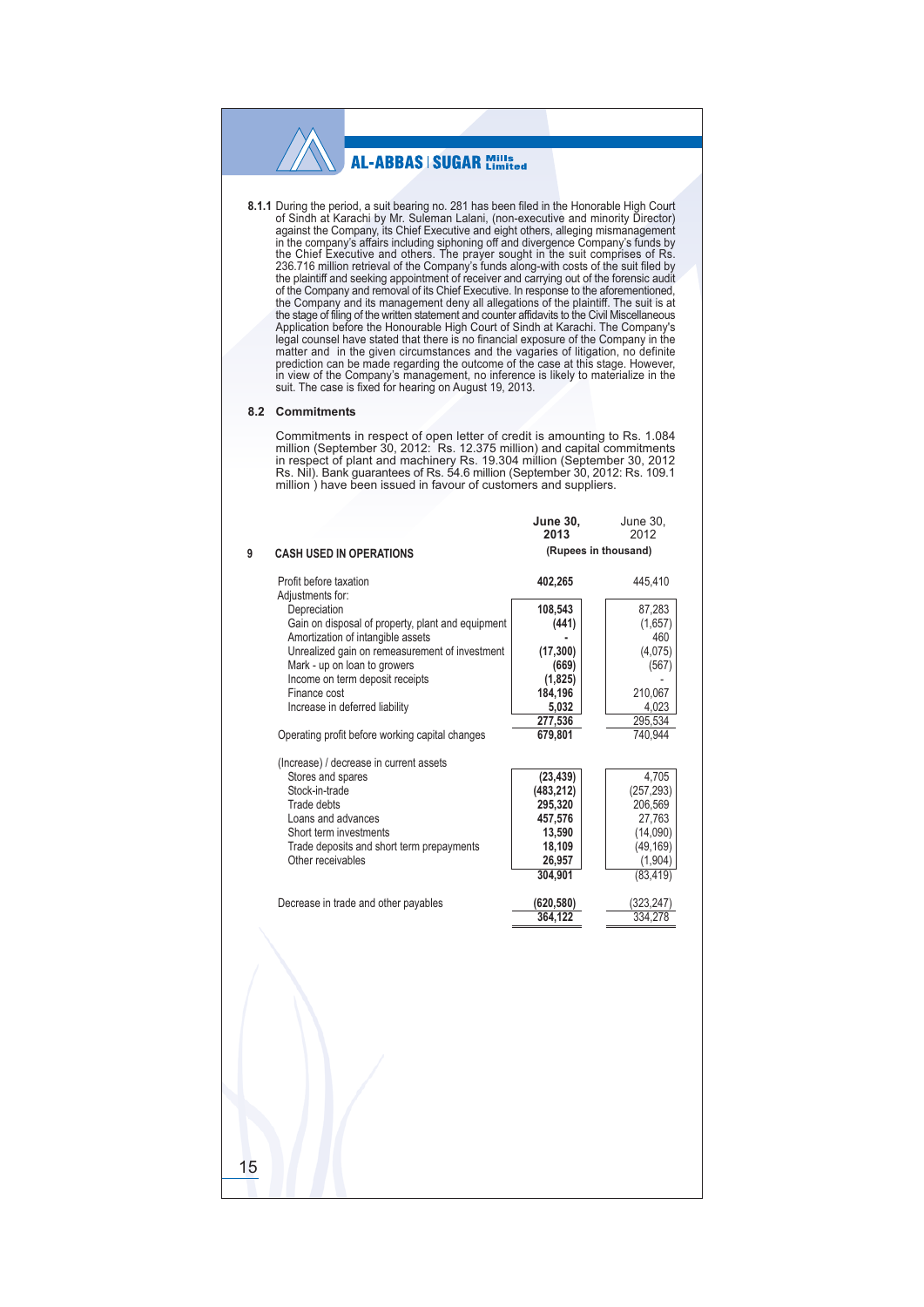| (Rupees in thousand)    |  | 2012 |              | 4,363,862   | (3,456,312)                      | 907,550      | (140, 304)        | (88, 777)               | 678,469                   |                                       | (39,088)                  | (210, 067)   | 16,096                 | (48, 737) | 396,673                   |           |  |  |  |  |  |  |  |
|-------------------------|--|------|--------------|-------------|----------------------------------|--------------|-------------------|-------------------------|---------------------------|---------------------------------------|---------------------------|--------------|------------------------|-----------|---------------------------|-----------|--|--|--|--|--|--|--|
|                         |  | 2013 | <b>Total</b> | 4,698,492   | (3,896,013)                      | 802,479      | (131, 977)        | (91, 292)               | 579,210                   |                                       | (46, 970)                 | (184, 196)   | 54,221                 | (33, 047) | 369,218                   |           |  |  |  |  |  |  |  |
|                         |  | 2012 |              | 13,717      | (63, 988)                        | (50, 271)    |                   |                         | (50, 271)                 |                                       |                           |              |                        |           |                           |           |  |  |  |  |  |  |  |
|                         |  |      |              |             | Nine Months Period Ended June 30 |              |                   |                         | 2013                      | Power, Chemical, Alloys<br>and Others |                           | (35, 856)    | (35, 856)              |           |                           | (35, 856) |  |  |  |  |  |  |  |
|                         |  | 2012 | Ethanol      | 2,064,006   | (1,424,369)                      | 639,637      | (67, 402)         | (35, 511)               | 536,724                   |                                       |                           |              |                        |           |                           |           |  |  |  |  |  |  |  |
|                         |  | 2013 |              | 2,628,499   | (2,036,358)                      | 592,141      | (76, 339)         | (36, 832)               | 478,970                   |                                       |                           |              |                        |           |                           |           |  |  |  |  |  |  |  |
|                         |  | 2012 | Sugar        | 2,286,139   | (1,967,955)                      | 318,184      | (72, 902)         | (53,266)                | 192,016                   |                                       |                           |              |                        |           |                           |           |  |  |  |  |  |  |  |
|                         |  | 2013 |              | 2,069,993   | (1, 823, 799)                    | 246,194      | (55, 638)         | (54, 460)               | 136,096                   |                                       |                           |              |                        |           |                           |           |  |  |  |  |  |  |  |
| SEGMENT REPORTING<br>٥Ļ |  |      |              | Sales - net | Cost of sales                    | Gross profit | Distribution cost | Administrative expenses | Operating segment results | "Other operating expenses and loss    | from terminal operations" | Finance cost | Other operating income | Taxation  | Net profit for the period |           |  |  |  |  |  |  |  |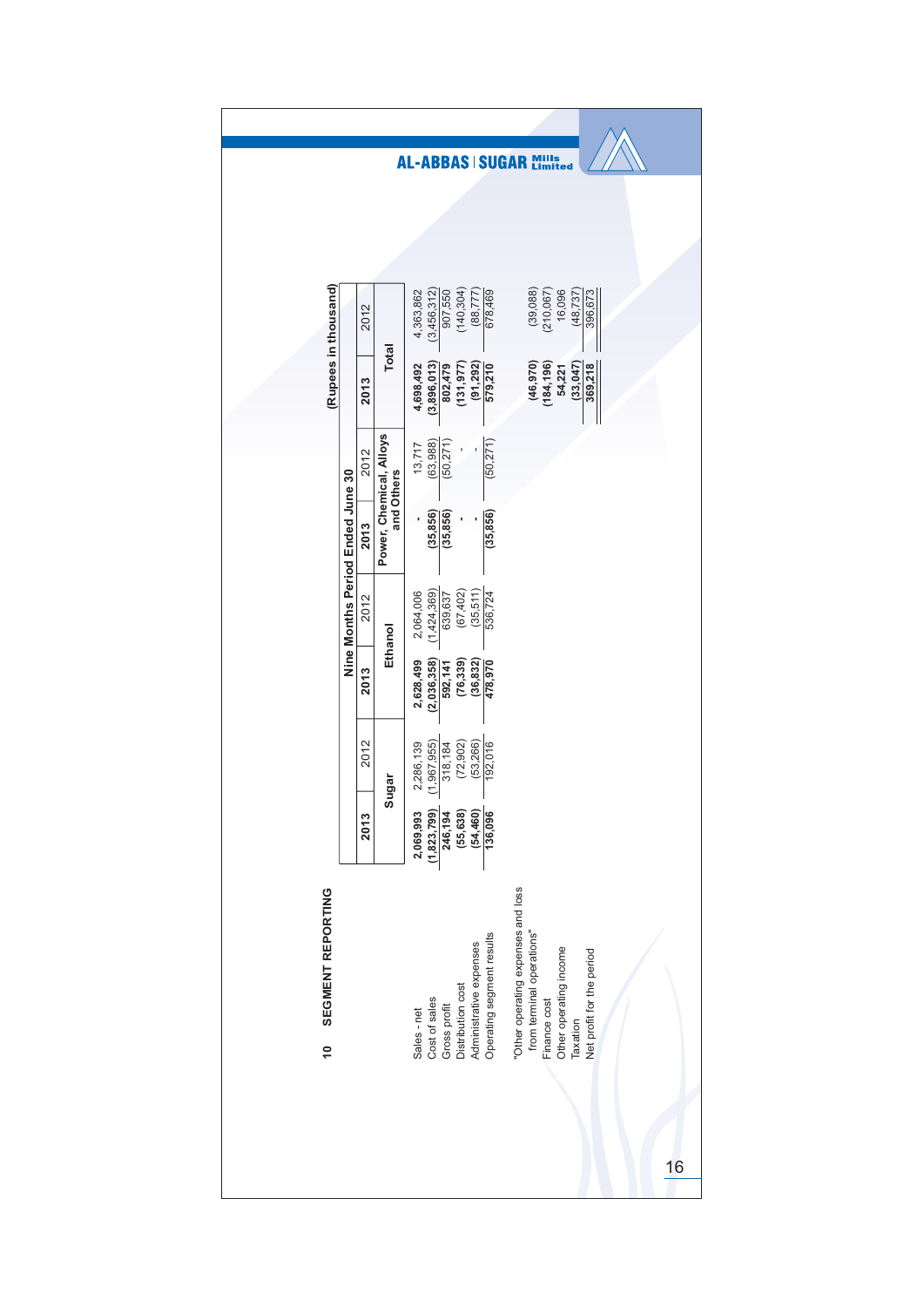|                      |                       |      |              | <b>AL-ABBAS SUGAR</b>        |              |                                                                                       |                         |                                       | <b>Mills</b><br>Limited                                                                                                                          |           |  |  |           |  |
|----------------------|-----------------------|------|--------------|------------------------------|--------------|---------------------------------------------------------------------------------------|-------------------------|---------------------------------------|--------------------------------------------------------------------------------------------------------------------------------------------------|-----------|--|--|-----------|--|
|                      |                       |      |              |                              |              |                                                                                       |                         |                                       |                                                                                                                                                  |           |  |  |           |  |
|                      |                       |      |              |                              |              |                                                                                       |                         |                                       |                                                                                                                                                  |           |  |  |           |  |
|                      |                       | 2012 |              | (1, 206, 603)<br>1,553,633   | 347,030      | (45, 389)                                                                             | (32, 576)               | 269,065                               | (290)<br>(72, 048)<br>(12, 472)<br>(11,457)<br>172,798                                                                                           |           |  |  |           |  |
| (Rupees in thousand) |                       | 2013 | <b>Total</b> | (1, 268, 042)<br>1,485,824   | 217,782      | (29, 798)                                                                             | (30, 470)               | 157,514                               | (11,514)<br>(7, 223)<br>$(61, 998)$<br>23,192<br>99,971                                                                                          |           |  |  |           |  |
|                      |                       | 2012 |              | (14, 985)<br>3,490           | (11, 495)    |                                                                                       | ı                       | (11, 495)                             |                                                                                                                                                  |           |  |  |           |  |
|                      |                       |      |              |                              |              |                                                                                       | 2013                    | Power, Chemical, Alloys<br>and Others | (11, 705)                                                                                                                                        | (11, 705) |  |  | (11, 705) |  |
|                      | Quarter Ended June 30 | 2012 |              | (519, 898)<br>785,496        | 265,598      | (26, 297)                                                                             | (13, 031)               | 226,270                               |                                                                                                                                                  |           |  |  |           |  |
|                      |                       | 2013 | Ethanol      | (622, 588)<br>760,435        | 137,847      | (22, 378)                                                                             | (12, 503)               | 102,966                               |                                                                                                                                                  |           |  |  |           |  |
|                      |                       | 2012 | Sugar        | (671, 720)<br>764,647        | 92,927       | (19, 092)                                                                             | (19, 545)               | 54,290                                |                                                                                                                                                  |           |  |  |           |  |
|                      |                       | 2013 |              | 725,389                      |              | $\begin{array}{r} (633,749) \\ 91,640 \\ (7,420) \\ (17,967) \\ (17,967) \end{array}$ |                         |                                       |                                                                                                                                                  |           |  |  |           |  |
|                      |                       |      |              | Cost of sales<br>Sales - net | Gross profit | Distribution cost                                                                     | Administrative expenses | Operating segment results             | Other operating expenses and loss<br>from terminal operations<br>Net profit for the period<br>Other operating income<br>Finance cost<br>Taxation |           |  |  |           |  |
| 17                   |                       |      |              |                              |              |                                                                                       |                         |                                       |                                                                                                                                                  |           |  |  |           |  |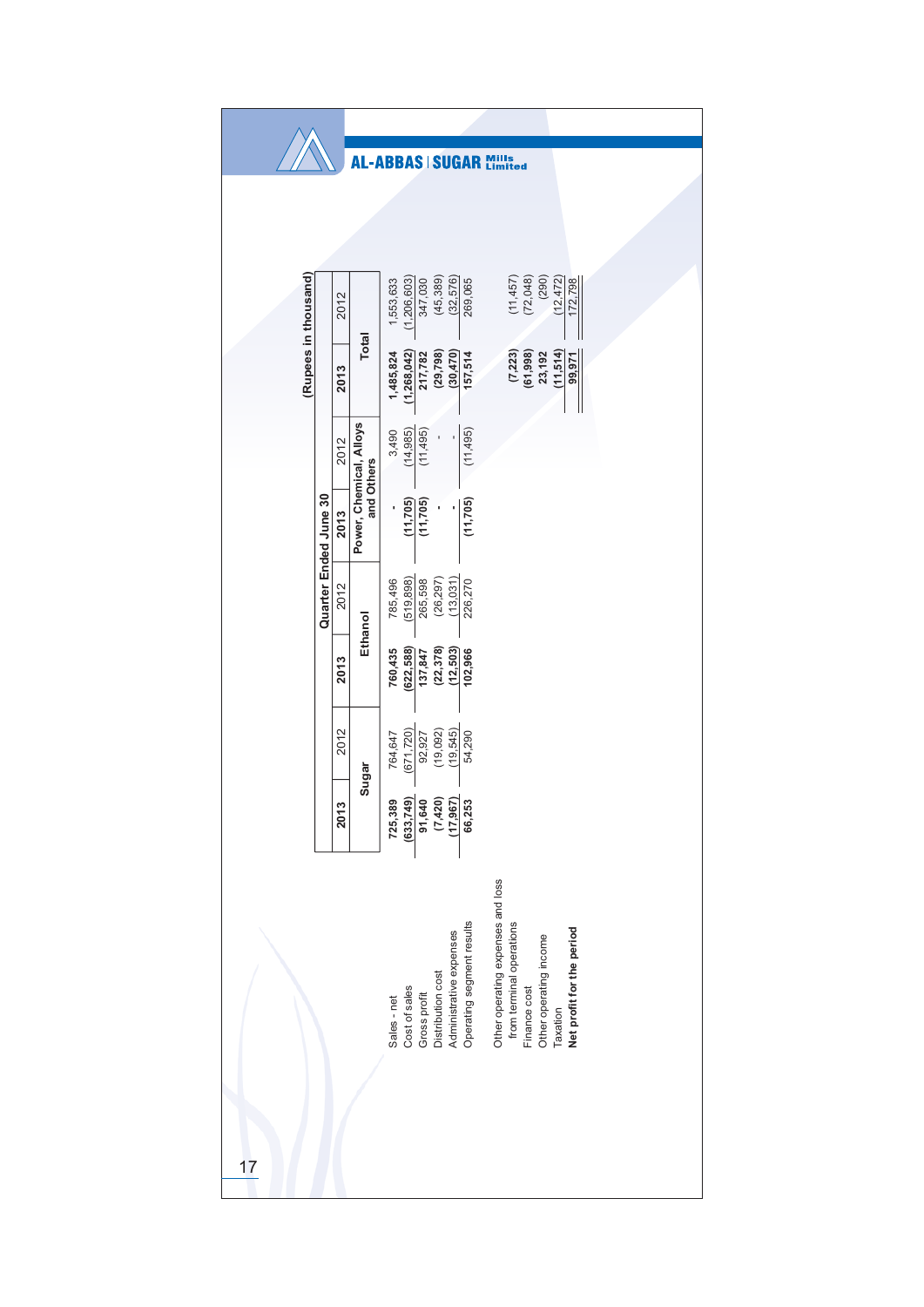|                      |                         |                                       |                                              |                                                        | <b>AL-ABBAS   SUGAR</b>                                |                      | <b>Mills</b><br>Limited |                                       |              |              |                                              |
|----------------------|-------------------------|---------------------------------------|----------------------------------------------|--------------------------------------------------------|--------------------------------------------------------|----------------------|-------------------------|---------------------------------------|--------------|--------------|----------------------------------------------|
|                      |                         |                                       |                                              |                                                        |                                                        |                      |                         |                                       |              |              |                                              |
| (Rupees in thousand) | September<br>30, 2012   |                                       | 4,752,689<br>4,569,923<br>182,766            | 202,278<br>3,024,975<br>2,822,697                      | 154,893<br>169,764<br>14,871                           | (Rupees in thousand) | September<br>30, 2012   |                                       | 116,289      | 612          | 4,458                                        |
|                      | June 30,<br>2013        | <b>Total</b>                          | 4,446,673<br>4,471,527<br>24,854             | 2,308,712<br>2,432,153<br>123,441                      | 4,985<br>76,715<br>71,730                              |                      | June 30,<br>2013        | <b>Total</b>                          | 108,543      |              | 7,469                                        |
|                      | September<br>30, 2012   |                                       | 692,261                                      | 513                                                    |                                                        |                      | September<br>30, 2012   |                                       | 35,905       |              | 4,458                                        |
|                      | <b>June 30,</b><br>2013 | Power, Chemical, Alloys<br>and Others | 577,192                                      | 510                                                    |                                                        |                      | <b>June 30,</b><br>2013 | Power, Chemical, Alloys<br>and Others | 24,036       |              | 7,469                                        |
|                      | September<br>30, 2012   |                                       | 2,247,556                                    | 1,074,231                                              | 144,770                                                |                      | September<br>30,2012    |                                       | 28,250       | 245          |                                              |
|                      | <b>June 30,</b><br>2013 | Ethanol                               | 1,604,417                                    | 935,716                                                | 62,198                                                 |                      | <b>June 30,</b><br>2013 | Ethanol                               | 45,587       |              |                                              |
|                      | September<br>30,2012    |                                       | 1,630,106                                    | 1,747,953                                              | 10,123                                                 |                      | September<br>30, 2012   | Sugar                                 | 52,134       | 367          | ı                                            |
|                      | June 30<br>2013         | Sugar                                 | 2,265,064                                    | 1,372,486                                              | 9,532                                                  |                      | June 30<br>2013         |                                       | 38,920       |              |                                              |
|                      |                         |                                       | Segment assets<br>Unallocated segment assets | Segment liabilities<br>Unallocated segment liabilities | Capital expenditure<br>Unallocated capital expenditure |                      |                         |                                       | Depreciation | Amortization | Non cash expenses other<br>than depreciation |
|                      |                         |                                       |                                              |                                                        |                                                        |                      |                         |                                       |              |              | 18                                           |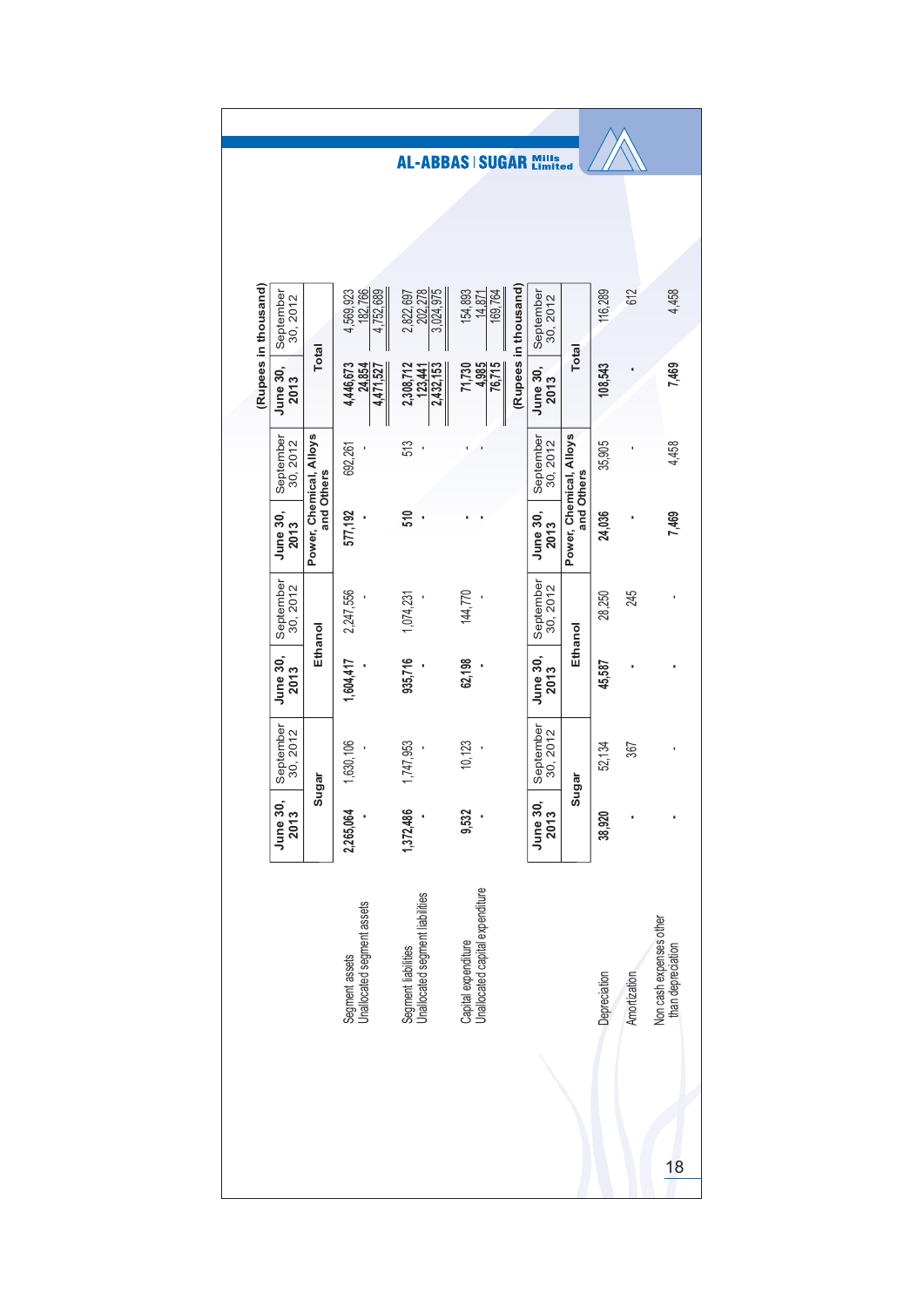#### $11$ **RELATED PARTY TRANSACTIONS**

Transactions in relation to sales, purchases and services with related parties are made at arm's length prices determined in accordance with the Comparable Uncontrolled Price Method.

|                                             | <b>June 30,</b><br>2013 | June 30,<br>2012 |  |
|---------------------------------------------|-------------------------|------------------|--|
|                                             | (Rupees in thousand)    |                  |  |
| Dividend received                           | 405                     | 810              |  |
| Contribution paid to employee Gratuity Fund | 4,330                   | 31,000           |  |
| Rental Income charged                       | 855                     | 1,437            |  |
| Rental Income received                      | 1,650                   | 1,437            |  |
| Sale of ethanol and others                  | 42,312                  |                  |  |
| Key management personnel                    |                         |                  |  |
| Remuneration of chief executive,            |                         |                  |  |
| directors and executives.                   | 49.785                  | 56.487           |  |

Transaction with EFU General Insurance Limited for insurance premium, Bankislami and JS bank for finance cost in comparative period amounting to Rs. 19.798 million and Rs. 27.468 million respectively has been omitted since it is no more a related party.

#### 12 CORRESPONDING FIGURES

Corresponding figures have been re-arranged / re-classified, whenever necessary, for the purpose of complaince, comparison and better presentation. Major changes made during the year are as follows;

| Re-classified from                                     | Re-classified to                                                       | Amount<br>(Rupees in million) | Reason                  |
|--------------------------------------------------------|------------------------------------------------------------------------|-------------------------------|-------------------------|
| Property, plant and equipment<br>Non-factory building  | Investment property<br><b>Building</b>                                 | 0.579                         | For Better presentation |
| Cash flow from operating activities<br>Accrued mark-up | Cash flow from investing activities<br>Interest / mark-up received     | 0.702                         | For Better presentation |
| Other Income<br>Rental income                          | Cost of sales<br>Sales of fusel oil, CO2 gas and<br>electricity income | 6.562                         | For Better presentation |
| Cost of sales<br>Water, fuel and power                 | Cost of sales<br>Sales of fusel oil, CO2 gas and<br>electricity income | 3.94                          | For Better presentation |

#### 13 DATE OF AUTHORIZATION FOR ISSUE

These condensed interim financial statements were authorised for issue on July 31, 2013 by Board of Directors' of the Company.

## 14 GENERAL

19

Figures have been rounded off to the nearest thousand of Rupees, unless otherwise stated.

**Shunaid Qureshi** Chief Executive

Asim Ghani

Director